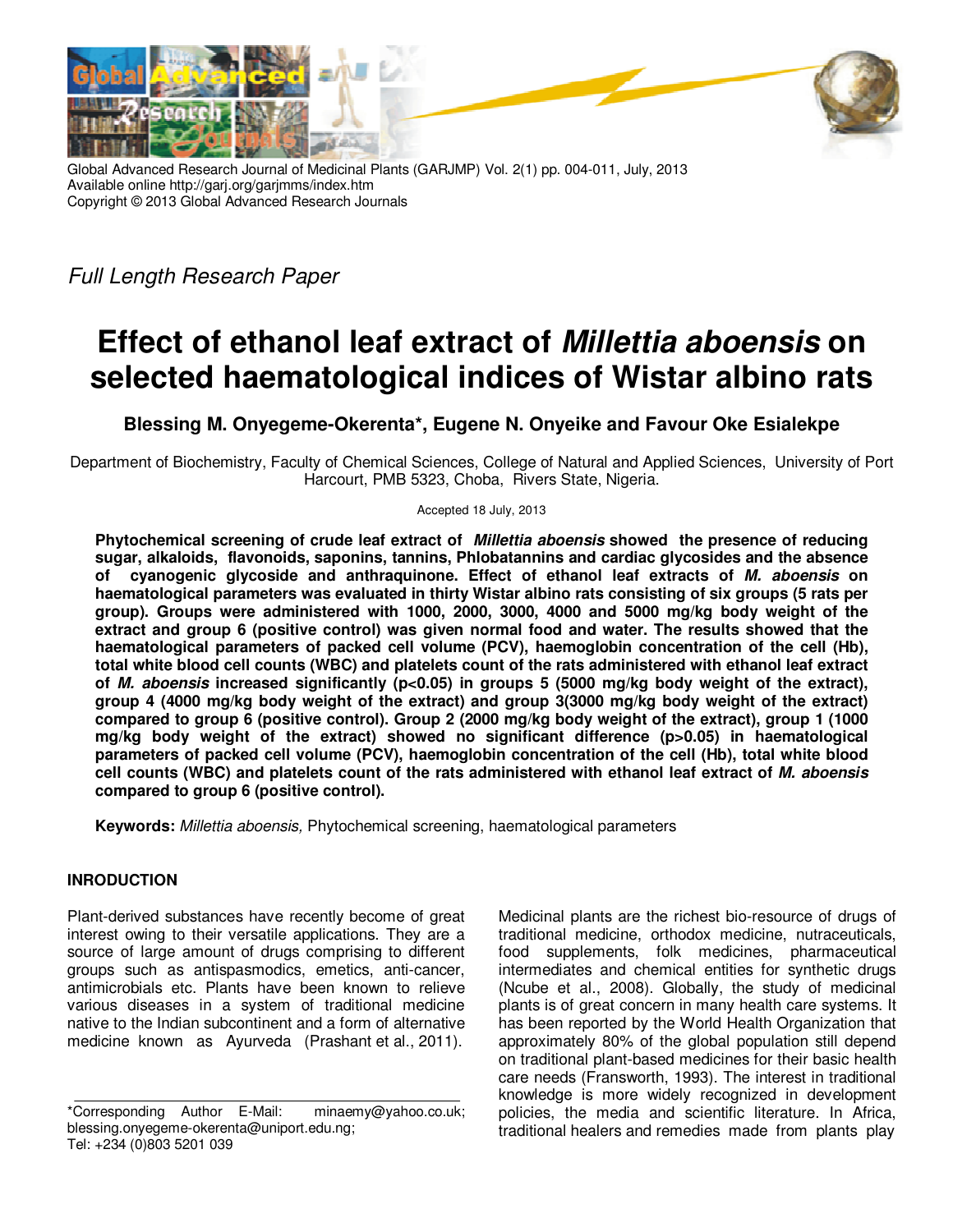

**Figure 1.** Millettia aboensis plant **Figure 2.** Millettia aboensis plant showing its roots

an important role in the health of millions of people.

Few plants and their phytochemical constituents have been shown through pharmacological research to have medicinal effects (Okwu, 1999, 2001). The most important of the bioactive constituents of plants are alkaloids, tannins, flavonoids and phenolic compounds. Many of these indigenous medicinal plants are used as spices and food plants for nutritional and health care purposes. They are also referred to as secondary plant metabolites. A few of them are responsible for the rich colours and aromas in plants and some act as antioxidants which protect cells against damage and may reduce the risk of developing certain types of cancer (Okwu, 1999, 2001). Antioxidants protect the body against some diseases and also protect a plant from various assaults in its natural environment. Though these bioactive compounds derived from medicinal plants can be useful but might have serious dose- related side effects (Taylor et al., 2001).

The present study aims to investigate the phytochemicals present in M. aboensis - a medicinal plant with little documented literature, used extensively by tribal people in the Southern part of Nigeria and claimed to possess laxative, anti-malaria, anti-inflammatory and antibiotic properties in the traditional system.

Millettia is a genus of legume in the Fabaceae (Pea) family. It consists of about 150 species, and has its geographical location in Asia, Western and Central African continent. It occurs mostly in the forest zones of Nigeria, Cameroun and Equatorial Guinea.

## **Plant Taxonomy**

The Specie Millettia aboensis is of the plant kingdom and the phylum is Magnoliophyta (flowering plants). It is classified as a Magnoiiphisida and of the order Fabales (legumes, milkworts, and snakeroot) and belongs to the family known as Fabaceae (Pea family) and the Genius Millettia. They are mostly shrubs that have streaked dark reddish or chocolate coloured wood (Figure 1). The leaves are usually alternate and compound; they have margins that are seriated. They have stipule which can be leaf-like (example, pisum), thorn-like (example, robinia) or inconspicuous. Leaf margins are entire or occasionally, seriate. Both the leaves and the leaflets often have wrinkled pulvini to permit mastic movements. Most species have leaves with structures which attract ants that protect the plant from attack by herbivore insects. The plants have indeterminate inflorescences which are sometimes reduced to a single flower. They have short hypanthium and a single purple-coloured carpel with short gynophores and after fertilization produces fruits that are legumes and the common name for this type of fruit is a 'pod'. Most of the fabaceae host bacteria in their root nodules which have the ability to take up nitrogen from air for nitrogen fixation (Figure 2). The family name fabaceae was coined from Latin word 'Faba' which means 'bean'. Leguminosae is an older name still considered valid.

Information in literature on the phytochemistry of the leaves of Millettia aboensis is scanty. The present study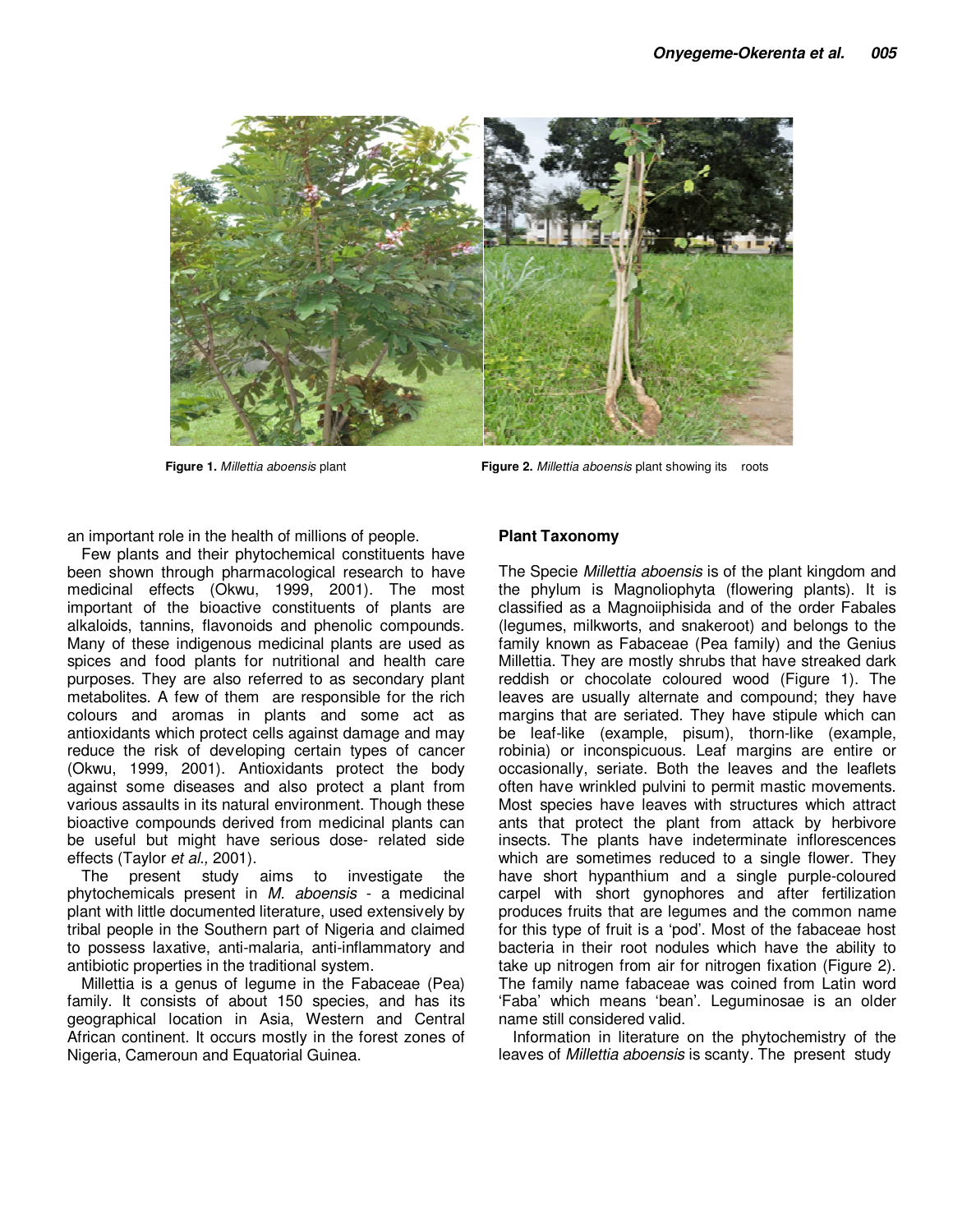was therefore conducted to determine the effect of ethanol leaf extract of the plant on selected haematological parameters of Wistar albino rats.

## **MATERIALS AND METHODS**

#### **Collection and identification of plant materials**

Fresh leaves of M. aboensis were collected from Omuihuechi, Aluu Community- a neighbouring village close to the University of Port Harcourt, Rivers State, Nigeria. The plant was identified and authenticated by a Biotechnologist Dr Edwin Nwosu of the Department of Plant Science and Biotechnology, University of Port Harcourt. The voucher specimen number UPH 587 was kept in the Pharmacognosy and Phytotherapy Laboratory of the University of Port Harcourt, Rivers State.

## **Animals**

The experimental animals used for this study were Wistar albino rats of both sexes weighing 132-163g. The rats were 4-5 months old and were obtained from the Animal House of the Department of Biochemistry, Faculty of Chemical Sciences, College of Natural and Applied Sciences, University of Port Harcourt, Rivers State, Nigeria.

## **Chemicals/Reagents**

All chemicals used in this study were of analytical grade and products of May and Baker, England; BDH, England and Merck, Darmstand, Germany. Reagents used for the assays were products of Radox Commercial Kits.

## **Extraction of plant materials**

The leaves of *M. aboensis* were air-dried at room temperature (29 $\pm$ 1 °C) for 2 weeks, after which it was ground to a uniform powder. The ethanol extracts were prepared by soaking 1000 g each of the dry powdered plant materials in 2.5 L of ethanol at room temperature for 72 h with intermittent shaking. The extract was filtered after 72 h, first through a Whatmann (No.42) filter paper (125mm) and then through cotton wool. The extract was concentrated using a rotary evaporator with the waterbath set at 40°C.

## **Determination of percentage yield of extract**

The percentage yield of the extract was determined by weighing the coarse M. aboensis leaf before extraction

and the M. aboensis ethanol leaf extract after concentration and then calculated. The percentage yield of the extract was 19.2%w/w

Percentage (%) yield= Weight (g) of concentrated extract X 100 Weight (g) of ground M. aboensis leaves

#### **Preparation of Reagents**

#### **Fehling's Test**

Fehling's Solution "A" was prepared by dissolving 7g of Copper sulphate in 100 ml of distilled water containing 2 drops of dilute sulphuric acid and Fehling's Solution "B" was prepared by dissolving 35g of Potassium sodium tartrate and 12g of NaOH in 100 ml of distilled water. These two solutions were stoppered and stored until needed.

## **Phytochemical screening**

Phytochemical screenings were carried out on the aqueous leaf extract and on the powdered samples using standard procedures to identify the constituents as described (Sofowara 1993; Trease and Evans 2002).

## **Test for reducing sugars (Fehling's test)**

One mL Fehling's A solution and 1 ml. of Fehling's B solution were mixed and boiled for one minute. Then 2 ml of test solution (ethanolic extract) was added to the above mixture. The solution was heated in boiling waterbath for 5 min. First a yellow, then brick-red precipitate which indicated the presence of sugar was observed (Sofowara 1993).

## **Test for saponins**

Two grams of the powdered sample were warmed in 20ml of distilled water in a water bath  $(55^{\circ}C)$  for 5 mins and filtered using a white filter paper and a glass funnel. Then 10ml of the filtrate was mixed with 5ml of distilled water and shaken vigorously for a stable persistent froth. To the froth was added 3 drops of olive oil and shaken vigorously. The formation of a stable emulsion indicated the presence of saponins (Sofowara 1993).

## **Test for flavonoids**

Flavonoids were determined by Mg-HCl reduction test. A piece of magnesium ribbon (powder) and 3 drops of concentrated hydrochloric acid were added to 3ml of the test extract. A red colouration indicated the presence of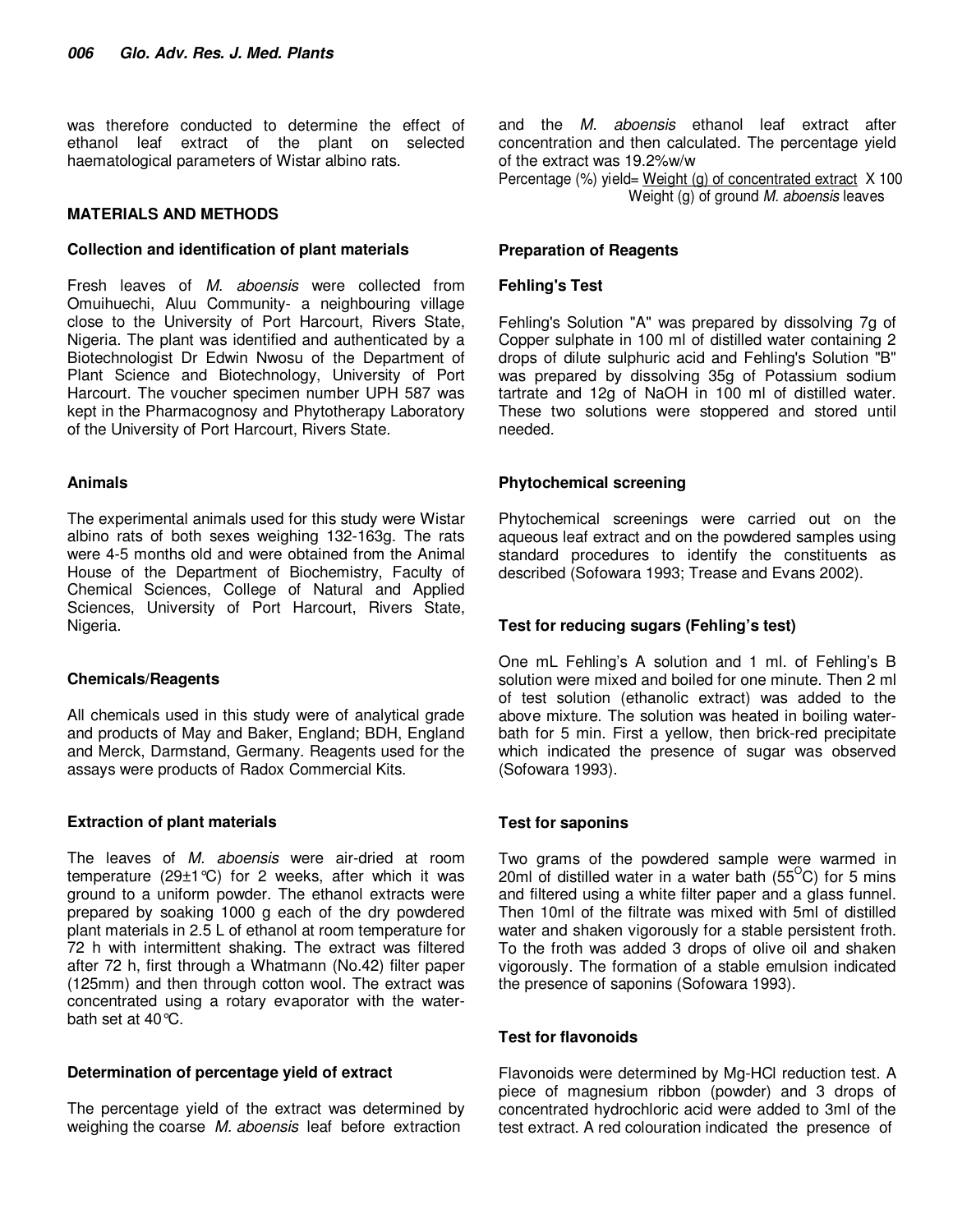#### **Test for cardiac glycosides**

Five millilitres of extract was treated with 2ml of concentrated glacial acetic acid containing one drop of 0.10% Ferric chloride  $(FeCl<sub>3</sub>)$  solution. This was underlayed with 1ml of concentrated sulphuric acid  $(H<sub>2</sub>SO<sub>4</sub>)$ . A brown ring at the interface indicated the presence of a deoxysugar characteristic of cardenolides and a violet ring which appeared below the brown ring (Trease and Evans, 2002).

#### **Test for tannins**

Half a gramme of the dried powdered sample was boiled in 20ml of water in a test tube and then filtered. Three drops of 0.1% ferric chloride was added and observed. A brownish green colouration indicated the presence of tannins in the extract (Trease and Evans, 2002).

#### **Test for phlobatannins**

To 5 ml of the aqueous extract solution was added 5 ml of 1% aqueous hydrochloric acid (HCl) and boiled in a water bath for 5 min. Deposition of red precipitate indicated the presence of phlobatannins (Sofowora, 1993; Trease and Evans, 2002).

## **Test for anthraquinone**

To 3ml of the aqueous solution of the extract was added 10ml of distilled water in a test-tube. The test-tube was stoppered and shaken vigorously for 5 min. It was allowed to stand for 30 min and observed. Honey comb froth was observed which indicated the presence of anthraquinone (Sofowora, 1993; Trease and Evans, 2002).

## **Test for alkaloids**

To 1ml of 1% HCl was added 3ml of the extract in a testtube. The mixture was heated for 20 min, cooled and filtered. Then 1 ml of the filtrate was tested with 0.5 ml Dragendorff's, Wagner's, Hager's and Mayer's reagents. Formation of reddish brown precipitate for Dragendorff's and Wagner's reagents, yellow precipitate for Hager's and cream precipitate for Mayer's indicated the presence of alkaloids (Sofowora, 1993; Trease and Evans, 2002).

## **Experimental design**

Thirty Wistar albino rats of both sexes weighing 132 – 163kg were housed in separate plastic cages and acclimatized for seven days on conventional rat feed. The rats were divided into six groups of five rats per group.

Treatment of the rats (Groups 1-5) with the M. aboensis ethanol leaf extracts was through oral intubation tube. Rats in Groups 1-5 were fed ethanol leaf extracts of concentrations 1000, 2000, 3000, 4000 and 5000 mg  $Kg^{-1}$ body weight respectively for seven (7) days. Each rat group was also adapted to the commercial feed and water ad libitum for the seven-day study period. Rats in Group 6 (control) were given commercial feed and water ad libitum without the ethanol leaf extract.

Analysis of haematological parameters was carried out 24 hours prior to the administration of the extract to determine the baseline parameter in all the groups. The administration of the extract lasted for 7 days and analyses were done on day 7 and 14 days post treatment.

## **Determination of haematological parameters**

The determination of haematological parameters (haemoglobin concentration, packed cell volume, total white blood cell count, platelet count, neutrophils and lymphocytes) was carried out according to the method of Dacie and Lewis (2000).

## **RESULTS**

#### **Phytochemical screening of M. aboensis**

This study has revealed the presence of phytochemicals considered as active medicinal chemical constituents. Important medicinal phytochemicals such as alkaloids, tannins, flavonoids, saponins, cardiac glycoside and phlobatannins were present in the sample screened while anthraquinone and cyanogenic glycoside were absent (Table 1).

#### **Effect of ethanol leaf extract of M. aboensis on haematological indices**

Normal baseline result of haematological indices haematological indices involving haemoglobin, concentration, packed cell volume, platelets count, total white blood cell count and white cell differentials was obtained on Day 1 before the administration of the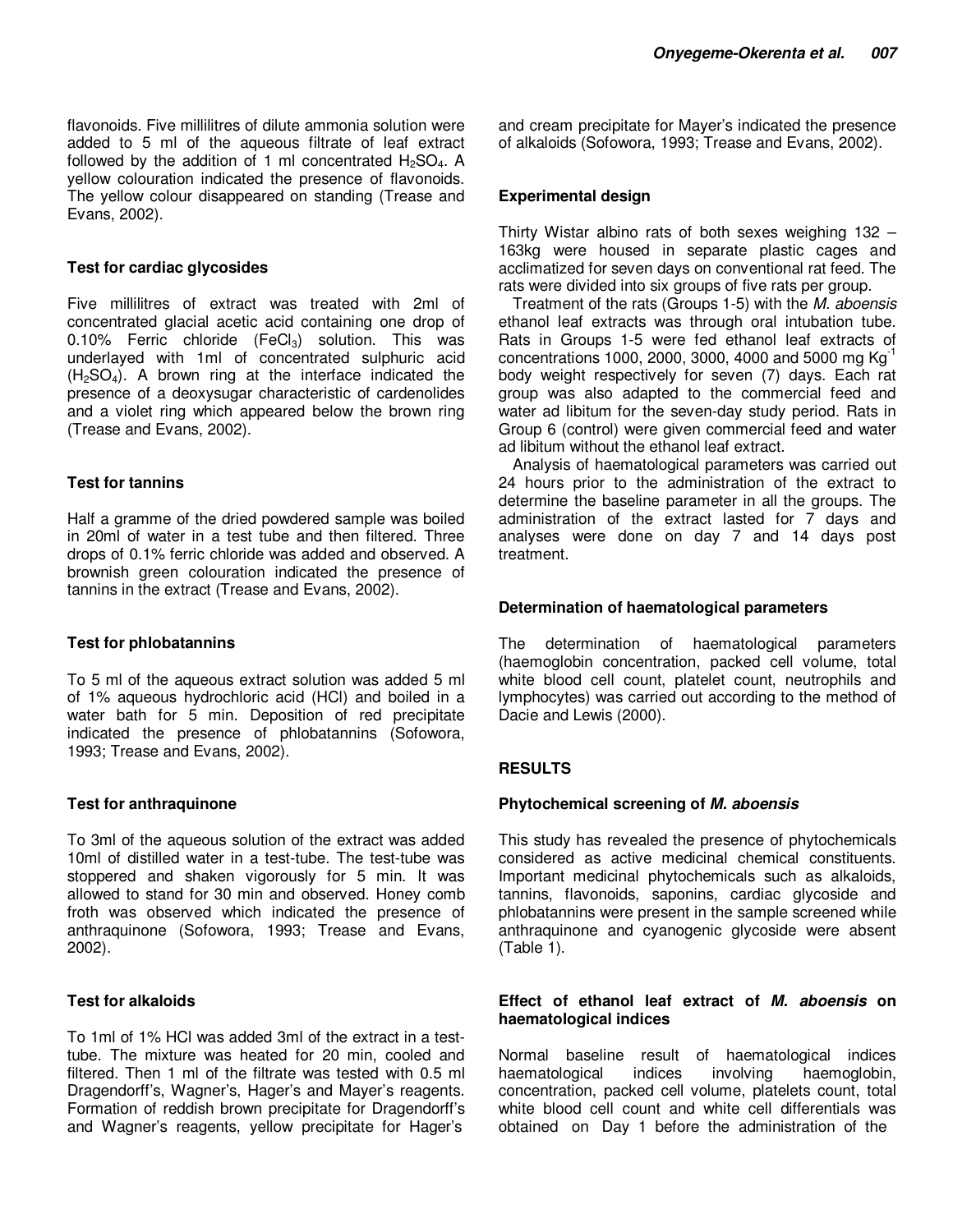| <b>TEST</b>           | <b>PRESENT</b> | <b>ABSENT</b> |
|-----------------------|----------------|---------------|
| <b>Reducing Sugar</b> | $^{+++}$       |               |
| Alkaloid              | $\div$         |               |
| Tannins               | $^{++}$        |               |
| Flavonoid             | $\div$         |               |
| Saponins              | $^{++}$        |               |
| Anthraquinone         |                |               |
| Cardiac glycoside     | +              |               |
| Cyanogenic glycoside  |                |               |
| Phlobatannins         |                |               |

**Table 1:** Phytochemicals of the aqueous leaf extracts of M. aboensis

Key +: Weak presence, ++: moderate presence, +++: strong presence, and -: Absent.



**Figure 3.1:** Effect of Ethanol Leaf Extract of M. aboensis on Haemoglobin Concentration

extract. The extract was administered for 7 days and blood samples were taken on day 7. Effect of ethanol leaf extract of *M. aboensis* on Hb concentration and PCV (figures 3.1 and 3.2) showed a significant increase (p<0.05) in groups 5 (5000 mg/kg body weight of the extract), group 4 (4000 mg/kg body weight of the extract) and group 3(3000 mg/kg body weight of the extract) on day 7and day 14. However, Group 2 (2000 mg/kg body weight of the extract), group 1 (1000 mg/kg body weight of the extract) showed no significant difference (p>0.05) in Hb concentration and PCV.

Effect of ethanol leaf extract of M. aboensis on mean total WBC count (figure 3.3) showed a significant increase (p<0.05) in groups 5 (5000 mg/kg body weight of the extract), group 4 (4000 mg/kg body weight of the extract) and group 3(3000 mg/kg body weight of the extract) on day 7and day 14. However, Group 2 (2000

mg/kg body weight of the extract), group 1 (1000 mg/kg body weight of the extract) showed no significant difference (p>0.05) in mean total WBC count.

A significant increase (p<0.05) in platelets count (figure 3.4) was observed on day 7 and day 14 in groups 3, 4 and 5 feed respectively with 3000, 4000 and 5000 mg  $Kg^{-1}$  body weight of ethanol leaf extract of M. aboensis.

Effect of ethanol leaf extract of M. aboensis on neutrophils (figure 3.5) showed a significant decrease  $(p<0.05)$  in all the groups on day 7 and day 14 when compared to the baseline result of day 1 before they were fed with the extract.

Effect of ethanol leaf extract of M. aboensis on lymphocytes (figure 3.6) showed a significant increase (p<0.05) in all the groups on day 7 and day 14 when compared to the baseline result of day 1 before they were fed with the extract.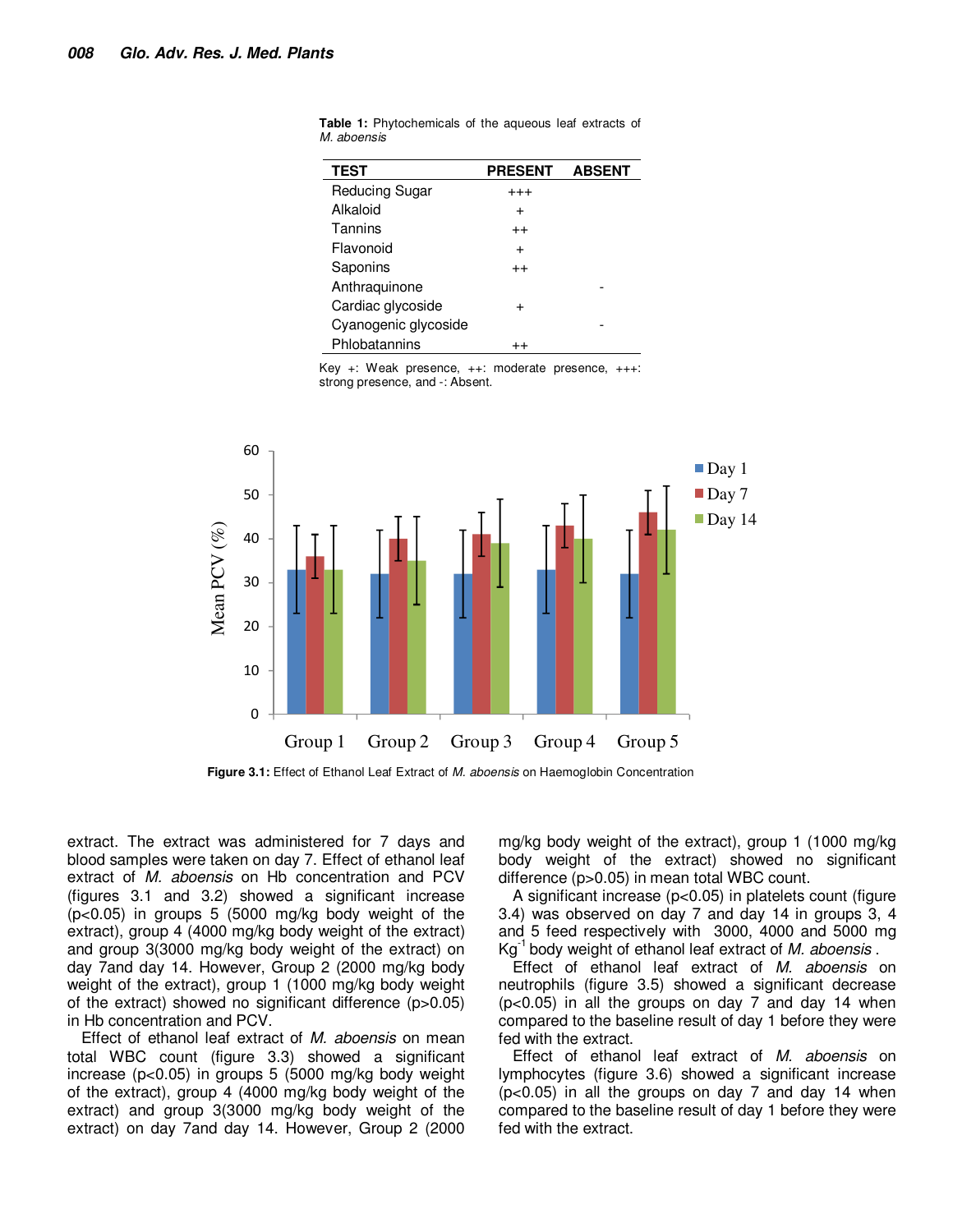

**Figure 3.2:** Effect of Ethanol Leaf Extract of M. aboensis on Packed Cell Volume of Rats



**Figure 3.3:** Effect of Ethanol Leaf Extract of M. aboensis on Total White Blood Cell Count of Rats



**Figure 3.4:** Effect of Ethanol Leaf Extract of M. aboensis on Platelets Count of Rats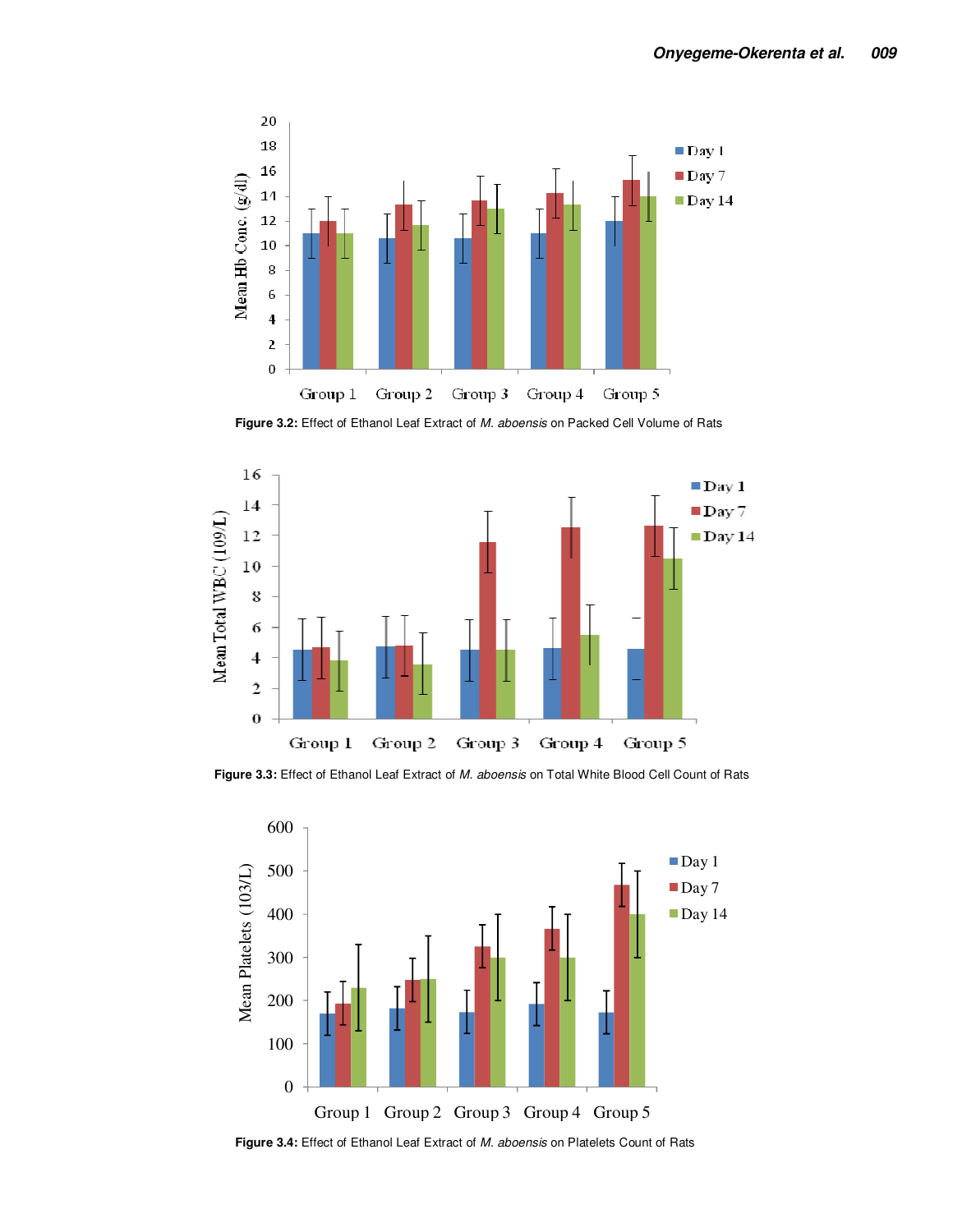

**Figure 3.5:** Effect of Ethanol Leaf Extract of M. aboensis on Neutrophils of Rats



**Figure 3.6:** Effect of Ethanol Leaf Extract of M. aboensis on Lymphocytes of Rats

#### **DISCUSSION AND CONCLUSION**

Result of the phytochemical screening of the crude extract of *M. aboensis* showed that the plant is rich in flavonoids, tannins, saponins, and cardiac glycosides. According to Sofowara (1993), a plant containing all these constituents is known to show medicinal activity as well as exhibiting physiological activity. Brune et al., (1989) stated that the anti-inflammatory effect of tannins helps to control all indications of gastritis, oesophagitis, enteritis and irritating bowel disorder. The result may suggest the claimed use of the leaves of this plant as a laxative. Price et al., (1987) reported that saponins have anti-inflammatory and immune stimulating activities and also demonstrate antimicrobial properties particularly against fungi, bacteria and protozoa. The presence of saponins in *M. aboensis* may be the reason why it is used traditionally for antibacterial and anti-malarial therapy. Flavonoids protect the body from inflammation, allergic reaction and viral infections. They are important in human diet as antioxidants (Buhler and Miranda 2000; Soetan 2008), M. aboensis is claimed to be used traditionally for the management of oedema in pregnant women.

The result of the effect of ethanol leaf extract of M. aboensis on the haematological parameters showed a significant increase in the Hb concentration and PCV (p<0.05) in groups 5, 4, 3 and 2 (Administered with 5000, 4000, 3000 and 2000mg/Kg body weight of the extract) after seven days of administration of the extract when